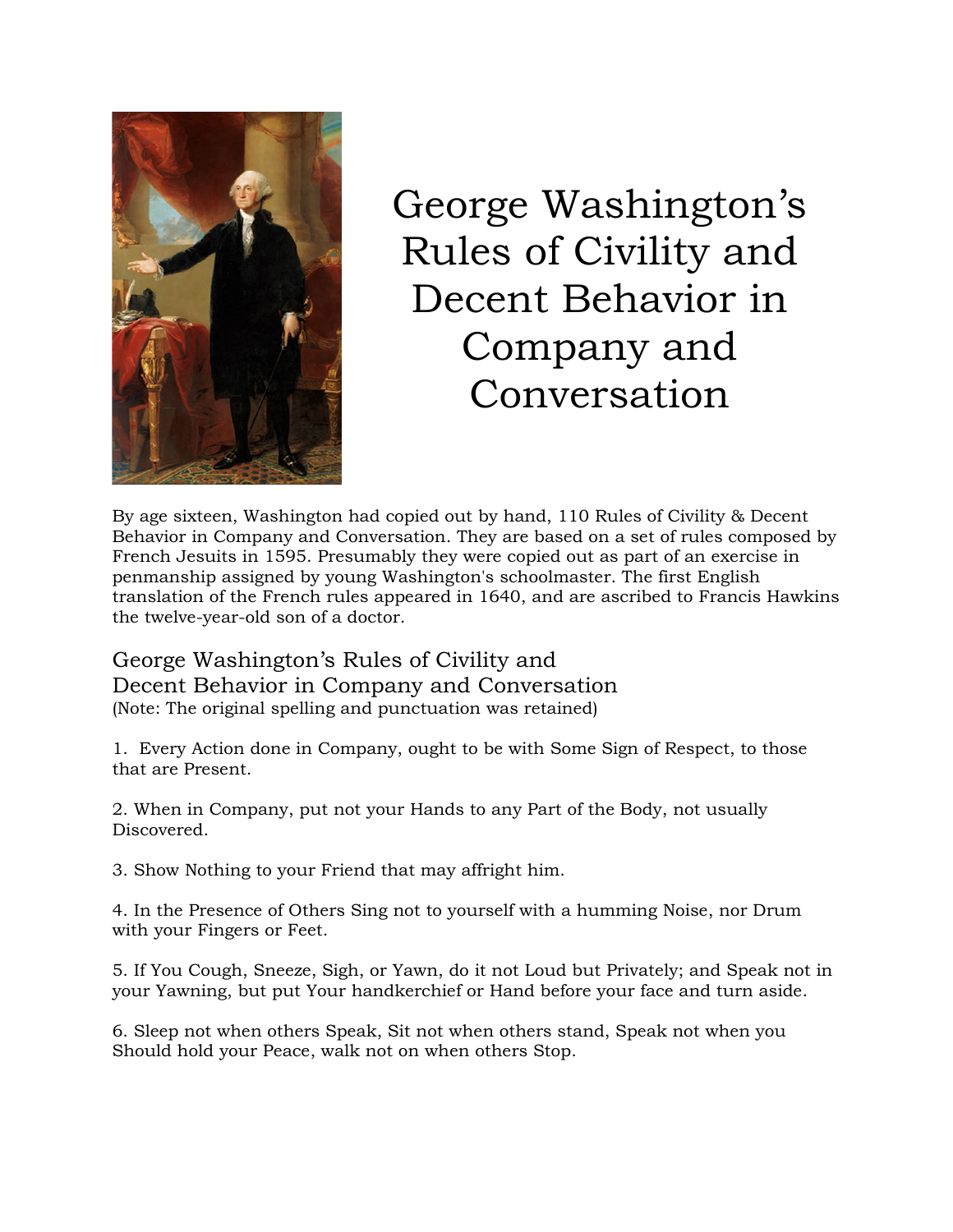7. Put not off your Cloths in the presence of Others, nor go out your Chamber half Dressed.

8. At Play and at Fire its Good manners to Give Place to the last Commer, and affect not to Speak Louder than Ordinary.

9. Spit not in the Fire, nor Stoop low before it neither Put your Hands into the Flames to warm them, nor Set your Feet upon the Fire especially if there be meat before it.

10. When you Sit down, Keep your Feet firm and Even, without putting one on the other or Crossing them.

11. Shift not yourself in the Sight of others nor Gnaw your nails.

12. Shake not the head, Feet, or Legs roll not the Eyes lift not one eyebrow higher than the other wry not the mouth, and bedew no mans face with your Spittle, by approaching too near him when you Speak.

13. Kill no Vermin as Fleas, lice ticks &c in the Sight of Others, if you See any filth or thick Spittle put your foot Dexterously upon it if it be upon the Cloths of your Companions, Put it off privately, and if it be upon your own Cloths return Thanks to him who puts it off.

14. Turn not your Back to others especially in Speaking, Jog not the Table or Desk on which Another reads or writes, lean not upon any one.

15. Keep your Nails clean and Short, also your Hands and Teeth Clean yet without Showing any great Concern for them.

16. Do not Puff up the Cheeks, Loll not out the tongue rub the Hands, or beard, thrust out the lips, or bite them or keep the Lips too open or too Close.

17. Be no Flatterer, neither Play with any that delights not to be Play'd Withal.

18. Read no Letters, Books, or Papers in Company but when there is a Necessity for the doing of it you must ask leave: come not near the Books or Writings of Another so as to read them unless desired or give your opinion of them unasked also look not nigh when another is writing a Letter.

19. Let your Countenance be pleasant but in Serious Matters Somewhat grave.

20. The Gestures of the Body must be Suited to the discourse you are upon.

21. Reproach none for the Infirmities of Nature, nor Delight to Put them that have in mind thereof.

22. Show not yourself glad at the Misfortune of another though he were your enemy.

23. When you see a Crime punished, you may be inwardly Pleased; but always show Pity to the Suffering Offender.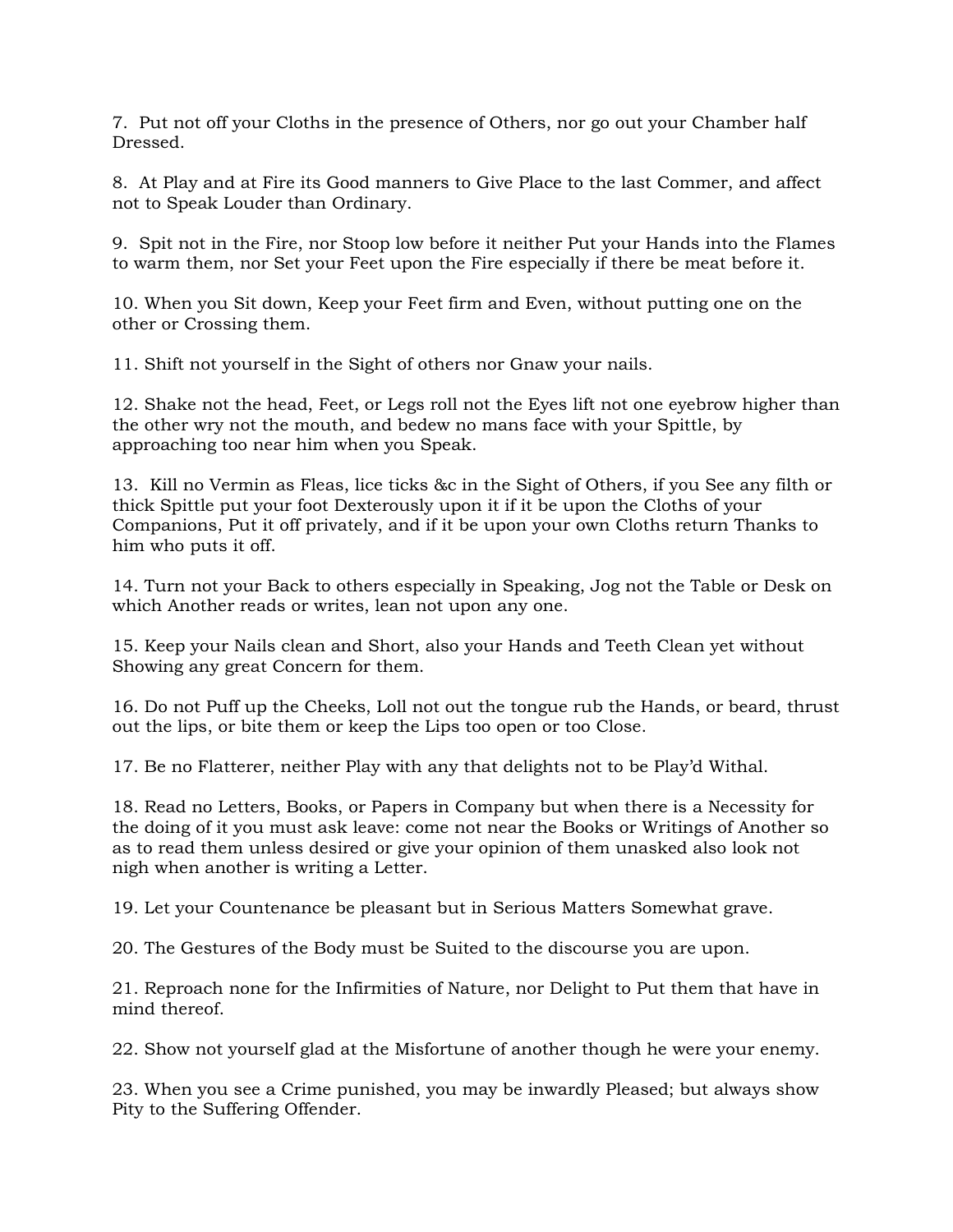Don't draw attention to yourself.

24. Do not laugh too loud or too much at any Public Spectacle.

25. Superfluous Complements and all Affectation of Ceremony are to be avoided, yet where due they are not to be Neglected.

26. In Pulling off your Hat to Persons of Distinction, as Noblemen, Justices, Churchmen & make a Reverence, bowing more or less according to the Custom of the Better Bred, and Quality of the Person. Amongst your equals expect not always that they Should begin with you first, but to Pull off the Hat when there is no need is Affectation, in the Manner of Saluting and resaluting in words keep to the most usual Custom.

27. Tis ill manners to bid one more eminent than yourself be covered as well as not to do it to whom it's due Likewise he that makes too much haste to Put on his hat does not well, yet he ought to Put it on at the first, or at most the Second time of being asked; now what is herein Spoken, of Qualification in behavior in Saluting, ought also to be observed in taking of Place, and Sitting down for ceremonies without Bounds is troublesome.

28. If any one come to Speak to you while you are are Sitting Stand up though he be your Inferior, and when you Present Seats let it be to every one according to his Degree.

29. When you meet with one of Greater Quality than yourself, Stop, and retire especially if it be at a Door or any Straight place to give way for him to Pass.

30. In walking the highest Place in most Countries Seems to be on the right hand therefore Place yourself on the left of him whom you desire to Honor: but if three walk together the middest Place is the most Honorable the wall is usually given to the most worthy if two walk together.

31. If any one far Surpasses others, either in age, Estate, or Merit yet would give Place to a meaner than himself in his own lodging or elsewhere the one ought not to except it, So he on the other part should not use much earnestness nor offer it above once or twice.

32. To one that is your equal, or not much inferior you are to give the chief Place in your Lodging and he to who 'is offered ought at the first to refuse it but at the Second to accept though not without acknowledging his own unworthiness.

33. They that are in Dignity or in office have in all places Precedency but whilst they are Young they ought to respect those that are their equals in Birth or other Qualities, though they have no Public charge.

34. It is good Manners to prefer them to whom we Speak before ourselves especially if they be above us with whom in no Sort we ought to begin.

35. Let your Discourse with Men of Business be Short and Comprehensive.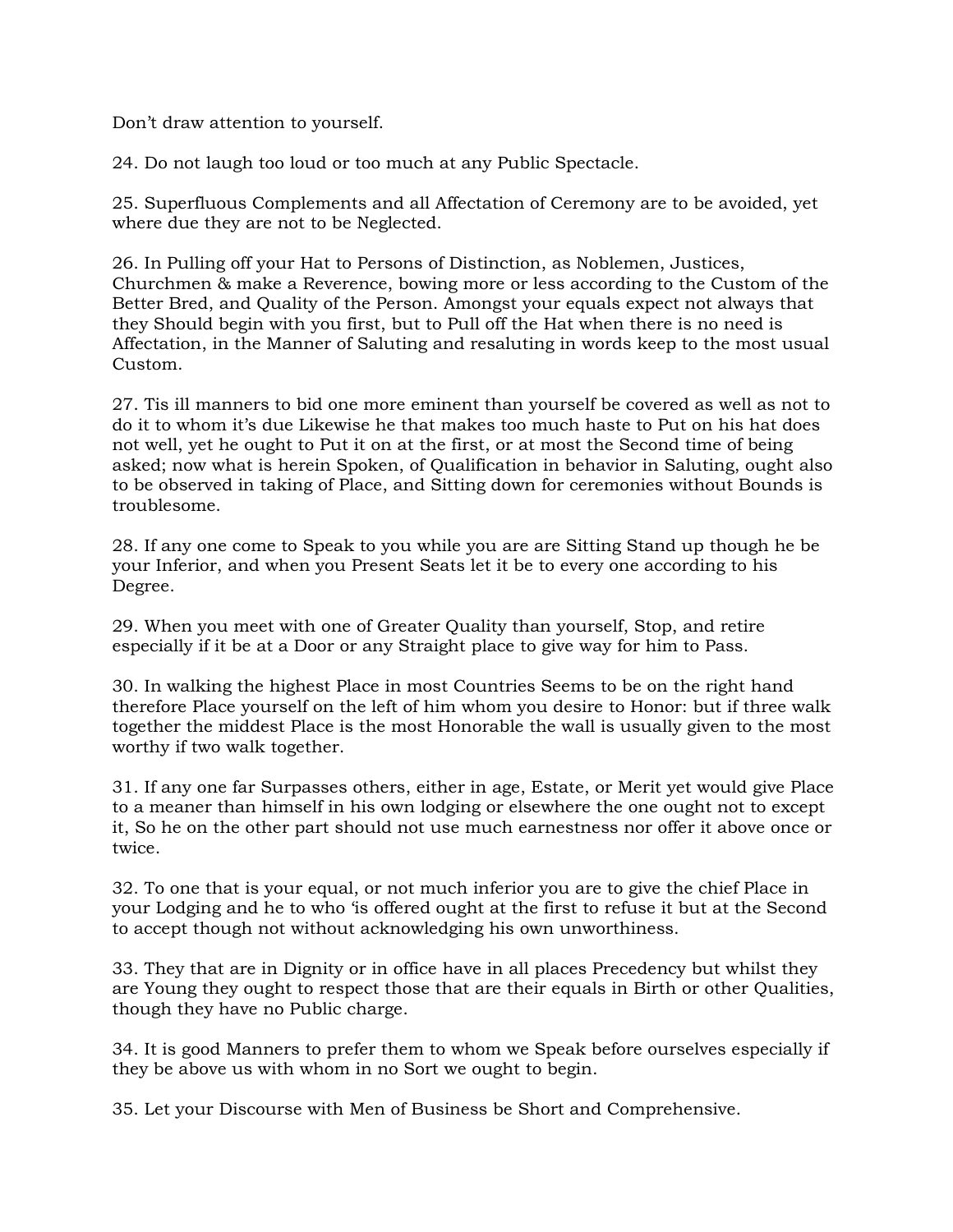36. Artificers & Persons of low Degree ought not to use many ceremonies to Lords, or Others of high Degree but Respect and highly Honor them, and those of high Degree ought to treat them with affability & Courtesy, without Arrogance.

37. In speaking to men of Quality do not lean nor Look them full in the Face, nor approach too near them at lest Keep a full Pace from them.

38. In visiting the Sick, do not Presently play the Physician if you be not Knowing therein.

39. In writing or Speaking, give to every Person his due Title According to his Degree & the Custom of the Place.

40. Strive not with your Superiors in argument, but always Submit your Judgment to others with Modesty.

41. Undertake not to Teach your equal in the art himself Professes; it Savours of arrogance.

42. Let thy ceremonies in Courtesy be proper to the Dignity of his place with whom thou converses for it is absurd to act the same with a Clown and a Prince.

43. Do not express Joy before one sick or in pain for that contrary Passion will aggravate his Misery.

44. When a man does all he can though it Succeeds not well blame not him that did it.

45. Being to advise or reprehend any one, consider whether it ought to be in public or in Private; presently, or at Some other time in what terms to do it & in reproving Show no Sign of Cholar but do it with all Sweetness and Mildness.

46. Take all Admonitions thankfully in what Time or Place Soever given but afterwards not being culpable take a Time & Place convenient to let him him know it that gave them.

47. Mock not nor Jest at any thing of Importance break [n]o Jest that are Sharp Biting and if you Deliver any thing witty and Pleasant abstain from Laughing thereat yourself.

48. Wherein you reprove Another be unblameable yourself; for example is more prevalent than Precepts.

49. Use no Reproachful Language against any one neither Curse nor Revile.

50. Be not hasty to believe flying Reports to the Disparagement of any.

51. Wear not your Cloths, foul, ripped or Dusty but See they be Brushed once every day at least and take heed that you approach not to any Uncleaness.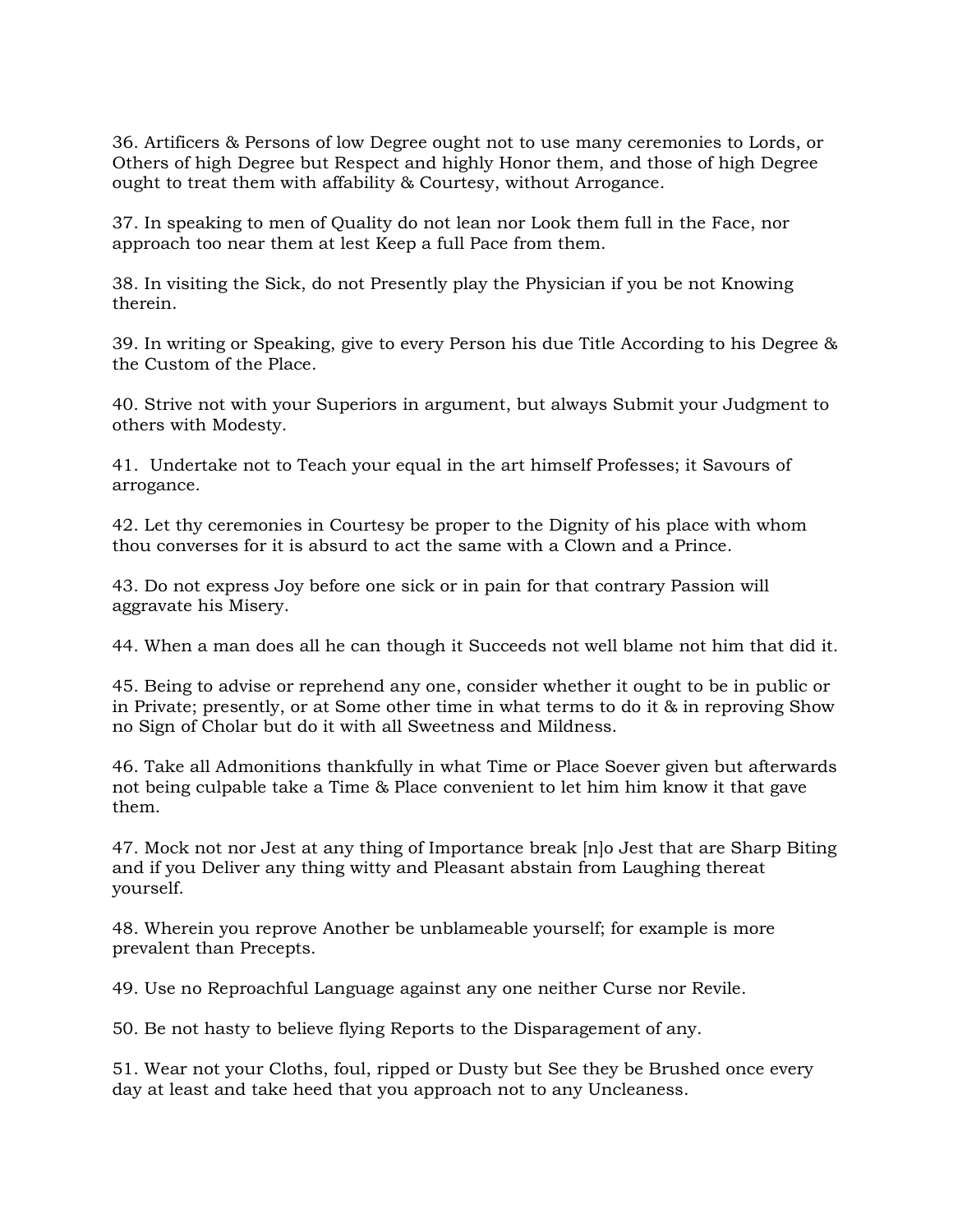52. In your Apparel be Modest and endeavor to accommodate Nature, rather than to procure Admiration keep to the Fashion of your equals Such as are Civil and orderly with respect to Times and Places.

53. Run not in the Streets, neither go too slowly nor with Mouth open go not Shaking your Arms kick not the earth with R feet, go not upon the Toes, nor in a Dancing fashion.

54. Play not the Peacock, looking every where about you, to See if you be well Decked, if your Shoes fit well if your Stockings sit neatly, and Cloths handsomely.

55. Eat not in the Streets, nor in the House, out of Season.

56. Associate yourself with Men of good Quality if you Esteem your own Reputation; for 'is better to be alone than in bad Company.

57. In walking up and Down in a House, only with One in Company if he be Greater than yourself, at the first give him the Right hand and Stop not till he does and be not the first that turns, and when you do turn let it be with your face towards him, if he be a Man of Great Quality, walk not with him Cheek by Joul but Somewhat behind him; but yet in Such a Manner that he may easily Speak to you.

58. Let your Conversation be without Malice or Envy, for 'is a Sign of a Tractable and Commendable Nature: And in all Causes of Passion admit Reason to Govern.

59. Never express anything unbecoming, nor Act against the Rules Moral before your inferiors.

60. Be not immodest in urging your Friends to Discover a Secret.

61. Utter not base and frivolous things amongst grave and Learned Men nor very Difficult Questions or Subjects, among the Ignorant or things hard to be believed, Stuff not your Discourse with Sentences amongst your Betters nor Equals.

62. Speak not of doleful Things in a Time of Mirth or at the Table; Speak not of Melancholy Things as Death and Wounds, and if others Mention them Change if you can the Discourse tell not your Dreams, but to your intimate Friend.

63. A Man ought not to value himself of his Achievements, or rare Qualities of wit; much less of his riches Virtue or Kindred.

64. Break not a Jest where none take pleasure in mirth Laugh not aloud, nor at all without Occasion, deride no mans Misfortune, though there Seem to be Some cause.

65. Speak not injurious Words neither in Jest nor Earnest Scoff at none although they give Occasion.

66. Be not froward but friendly and Courteous; the first to Salute hear and answer & be not Pensive when it's a time to Converse.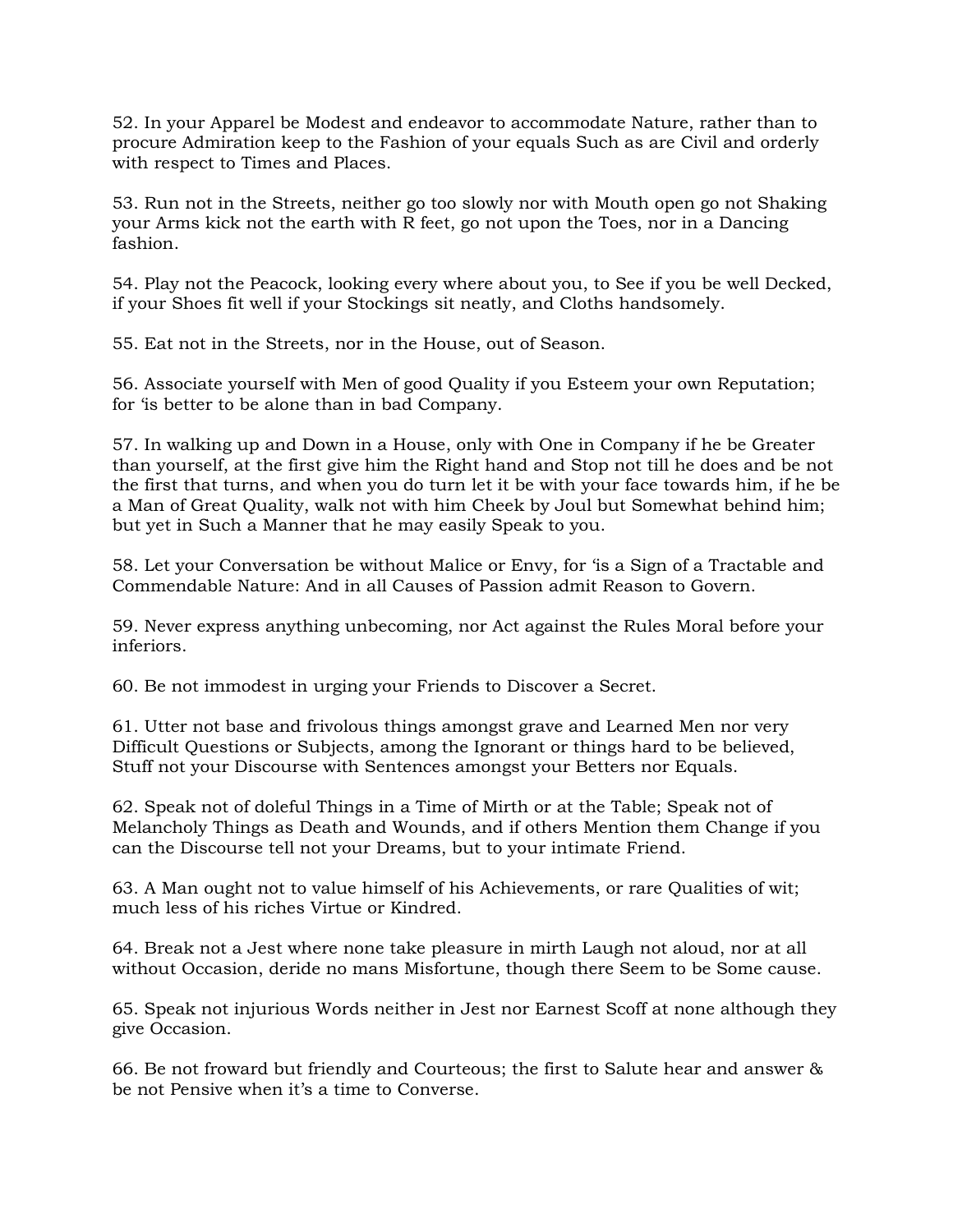67. Detract not from others neither be excessive in Commanding.

68. Go not thither, where you know not, whether you Shall be Welcome or not. Give not Advice without being Asked & when desired do it briefly.

69. If two contend together take not the part of either unconstrained; and be not obstinate in your own Opinion, in Things indifferent be of the Major Side.

70. Reprehend not the imperfections of others for that belongs to Parents Masters and Superiors.

71. Gaze not on the marks or blemishes of Others and ask not how they came. What you may Speak in Secret to your Friend deliver not before others.

72. Speak not in an unknown Tongue in Company but in your own Language and that as those of Quality do and not as the Vulgar; Sublime matters treat Seriously.

73. Think before you Speak pronounce not imperfectly nor bring out your Words too hastily but orderly & distinctly.

74. When Another Speaks be attentive your Self and disturb not the Audience if any hesitate in his Words help him not nor Prompt him without desired, Interrupt him not, nor Answer him till his Speech be ended.

75. In the midst of Discourse ask not of what one treateth but if you Perceive any Stop because of your coming you may well intreat him gently to Proceed: If a Person of Quality comes in while your Conversing it's handsome to Repeat what was said before.

76. While you are talking, Point not with your Finger at him of Whom you Discourse nor Approach too near him to whom you talk especially to his face.

77. Treat with men at fit Times about Business & Whisper not in the Company of Others.

78. Make no Comparisons and if any of the Company be Commended for any brave act of Virtue, commend not another for the Same.

79. Be not apt to relate News if you know not the truth thereof. In Discoursing of things you Have heard Name not your Author always A Secret Discover not.

80. Be not Tedious in Discourse or in reading unless you find the Company pleased therewith.

81. Be not Curious to Know the Affairs of Others neither approach those that Speak in Private.

82. Undertake not what you cannot Perform but be Careful to keep your Promise.

83. When you deliver a matter do it without Passion & with Discretion, however mean the Person be you do it too.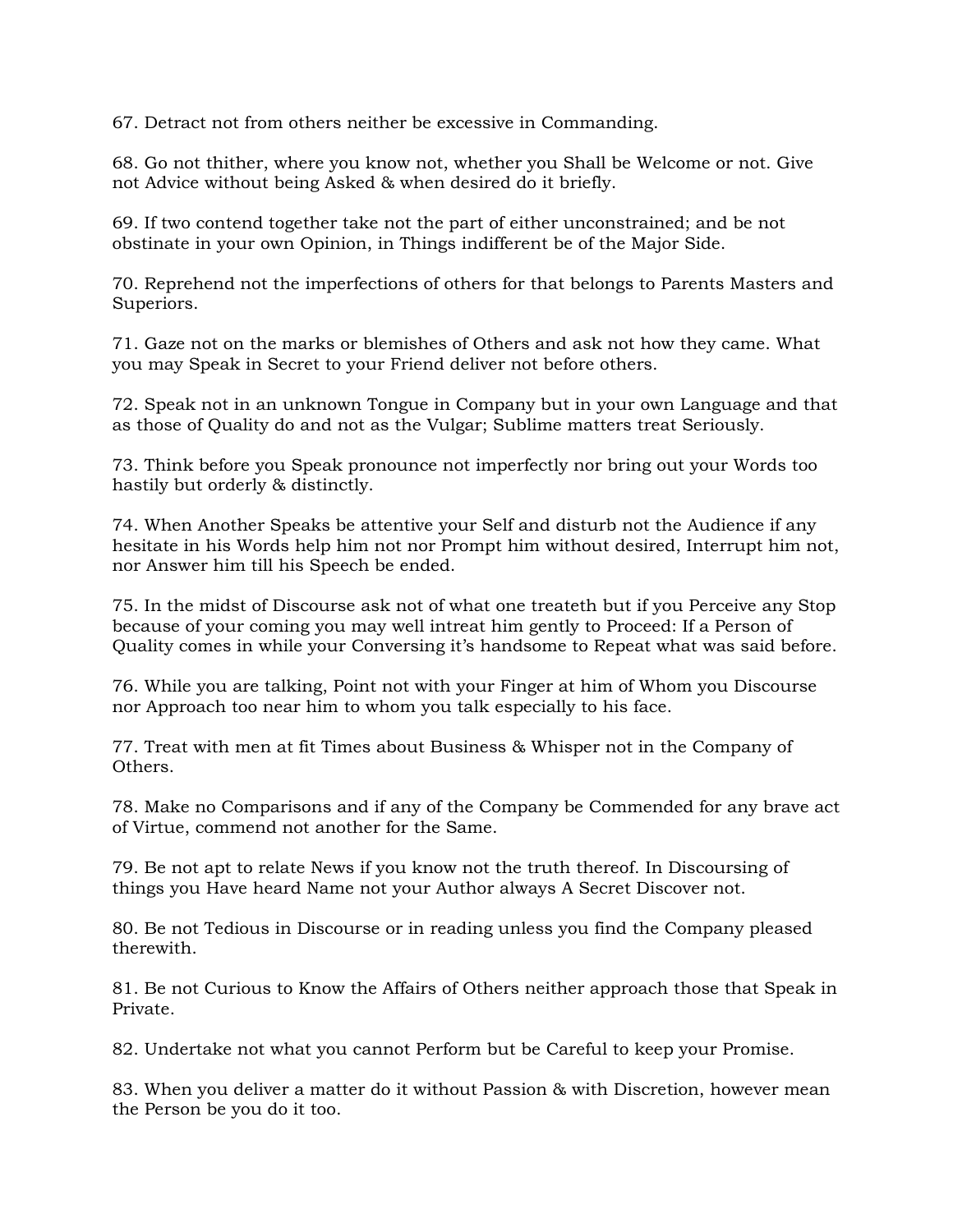84. When your Superiors talk to any Body hearken not neither Speak nor Laugh.

85. In Company of these of Higher Quality than yourself Speak not til you are asked a Question then Stand upright put of your Hat & Answer in few words.

86. In Disputes, be not So Desirous to Overcome as not to give Liberty to each one to deliver his Opinion and Submit to the Judgment of the Major Part especially if they are Judges of the Dispute.

87. Let thy carriage be such as becomes a Man Grave Settled and attentive to that which is spoken. Contradict not at every turn what others Say.

88. Be not tedious in Discourse, make not many Digressions, nor repeat often the Same manner of Discourse.

89. Speak not Evil of the absent for it is unjust.

90. Being Set at meat Scratch not neither Spit Cough or blow your Nose except there's a Necessity for it.

91. Make no Show of taking great Delight in your Victuals, Feed not with Greediness; cut your Bread with a Knife, lean not on the Table neither find fault with what you Eat.

92. Take no Salt or cut Bread with your Knife Greasy.

93. Entertaining any one at the table, it is decent to present him with meat; Undertake not to help others undesired by the Master.

94. If you Soak bread in the Sauce let it be no more than what you put in your Mouth at a time and blow not your broth at Table but Stay till Cools of it Self.

95. Put not your meat to your Mouth with your Knife in your hand neither Spit forth the Stones of any fruit Pie upon a Dish nor Cast anything under the table.

96. It's unbecoming to Stoop much to ones Meat Keep your Fingers clean & when foul wipe them on a Corner of your Table Napkin.

97. Put not another bit into your mouth till the former be swallowed. Let not your morsels be too big for the jowls.

98. Drink not nor talk with your mouth full; neither gaze about you while you are drinking.

99. Drink not too leisurely nor yet too hastily. Before and after drinking, wipe your lips; breath not then or ever with too great a noise, for its uncivil.

100. Cleanse not your teeth with the table cloth napkin, fork, or knife; but if others do it, let it be done without a peep to them.